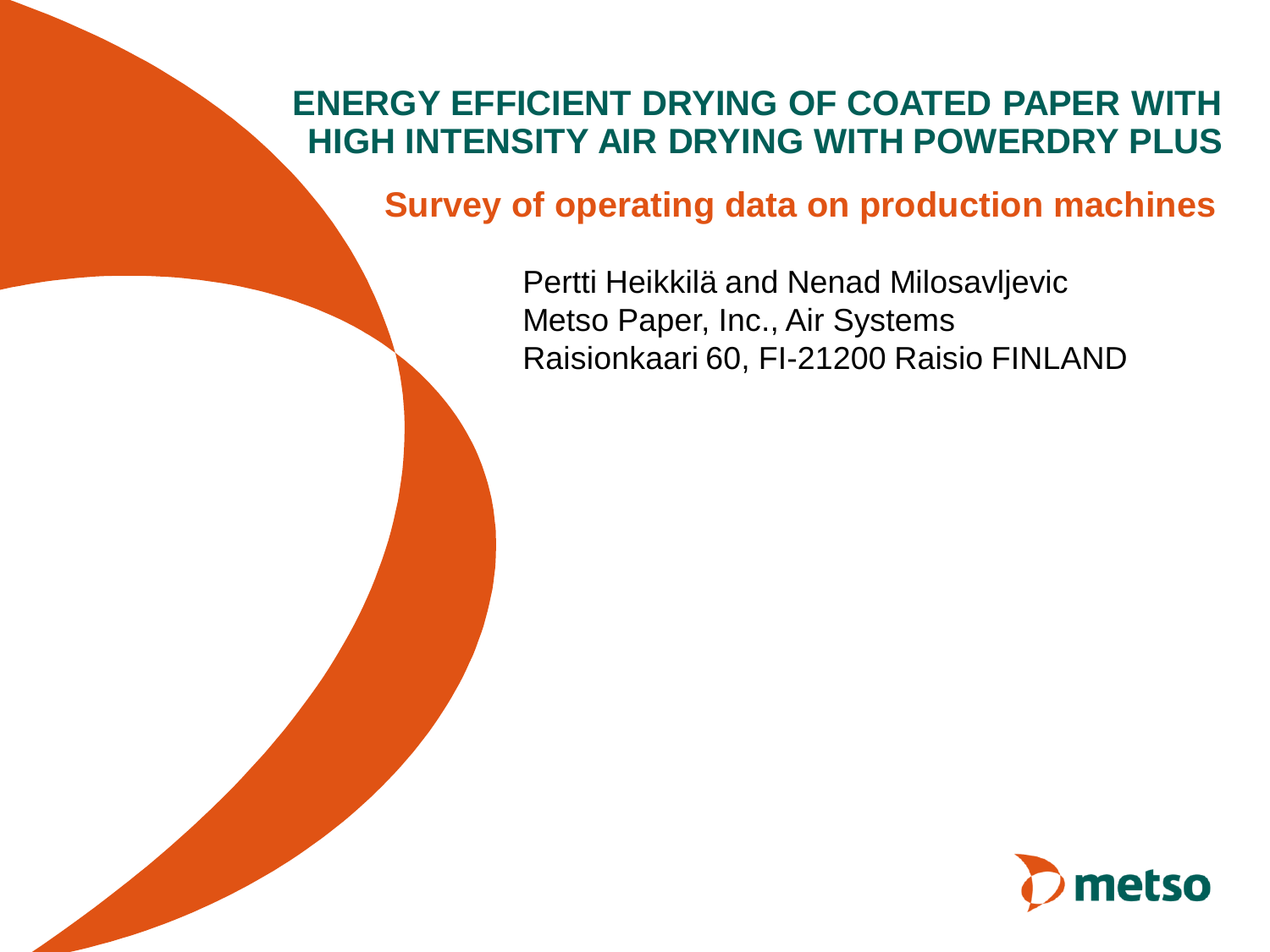# **Woodfree coated paper (WFC)**

Base paper is made of bleached chemical pulp with very little or no mechanical pulp.

WFC paper (coated fine papers) can be single, double or triple-coated. WFC paper is typically either matt or gloss-calendered.

WFC paper can be printed on sheet-fed or web printing press.

Top-quality coated grades, or art papers, are used to print

- high-quality art books
- annual reports
- advertising materials

Lighter-coated, woodfree printing papers are used for magazines

- brochures
- books
- catalogs
- posters
- maps

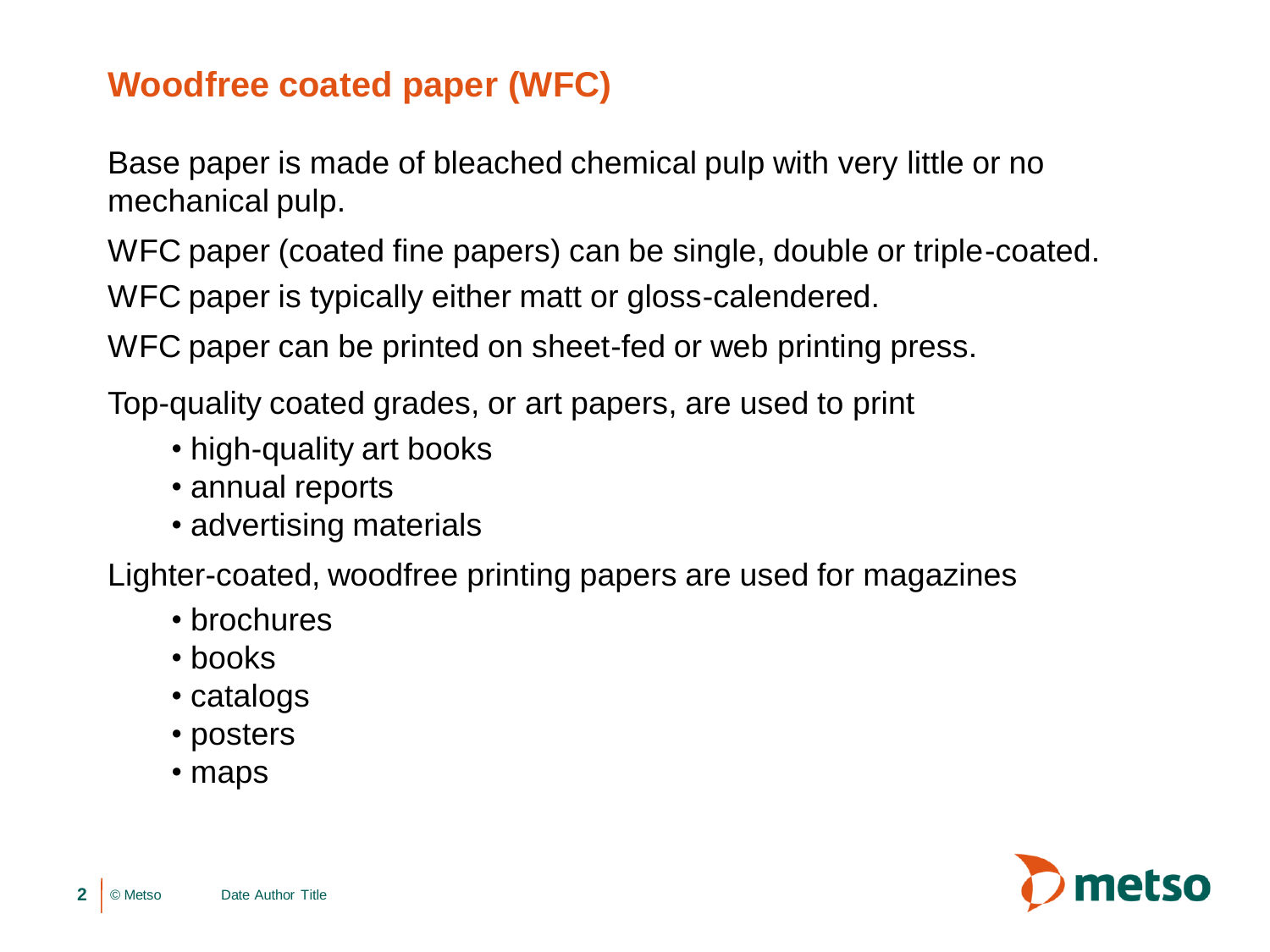# Modern 4-station off-machine coater for double coated woodfree paper

2000 m/min speed 7.5 m sheet width 2 x 13 gsm precoating 2 x 11 gsm top coating



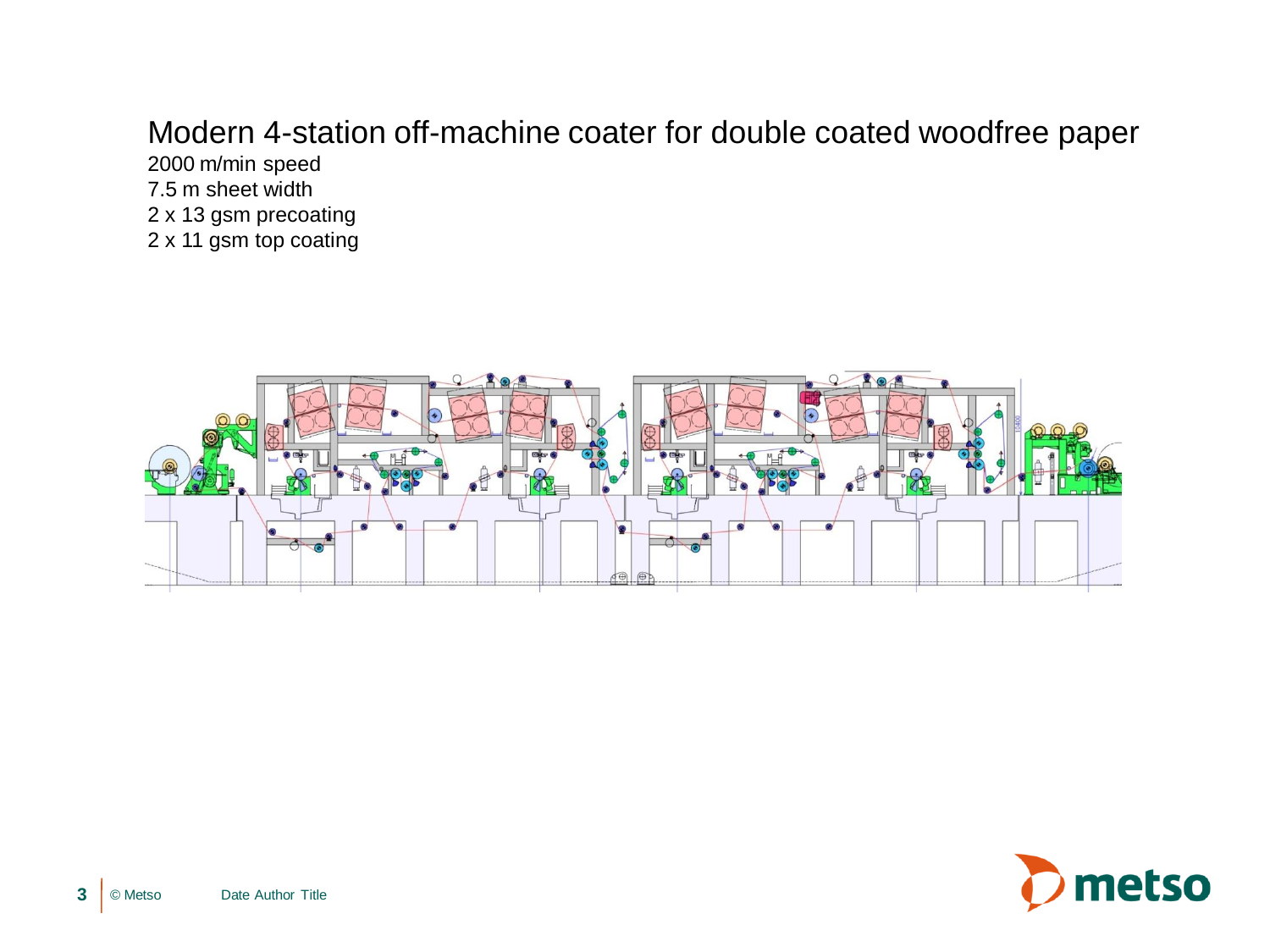### **Drying of woodfree coated paper**

High quality requirements set certain limitations how the coated paper can be dried in the coating machine, in order to avoid mottling and other quality defects.

It is essential to consider those restrictions in design of a new dryer section, as well as in practical operation with the existing coater dryers.

In addition to the quality aspects, there are also other factors that need attention when designing a new coater dryer section, or when operating with an existing one:

- low operating costs in terms of energy needed for drying
- reasonable investment costs
- easiness of the practical operation with the dryers
- dryer section lay-out aspects especially in the rebuilds.

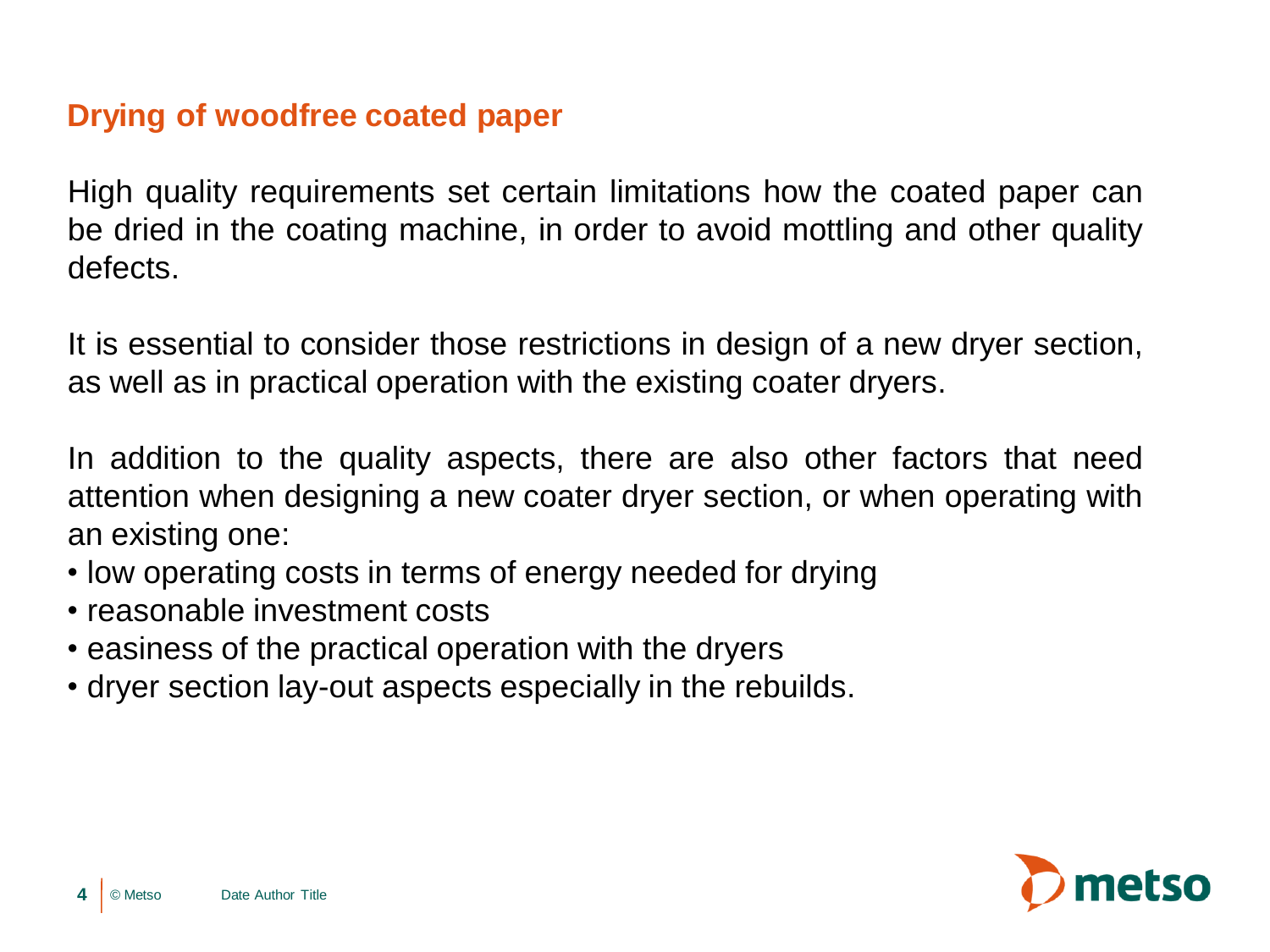## **Various drying concepts used in the industry**

Generally, the drying concepts are based on air drying, infrared drying or combination of both. Cylinder drying can be used in the end phase of drying.

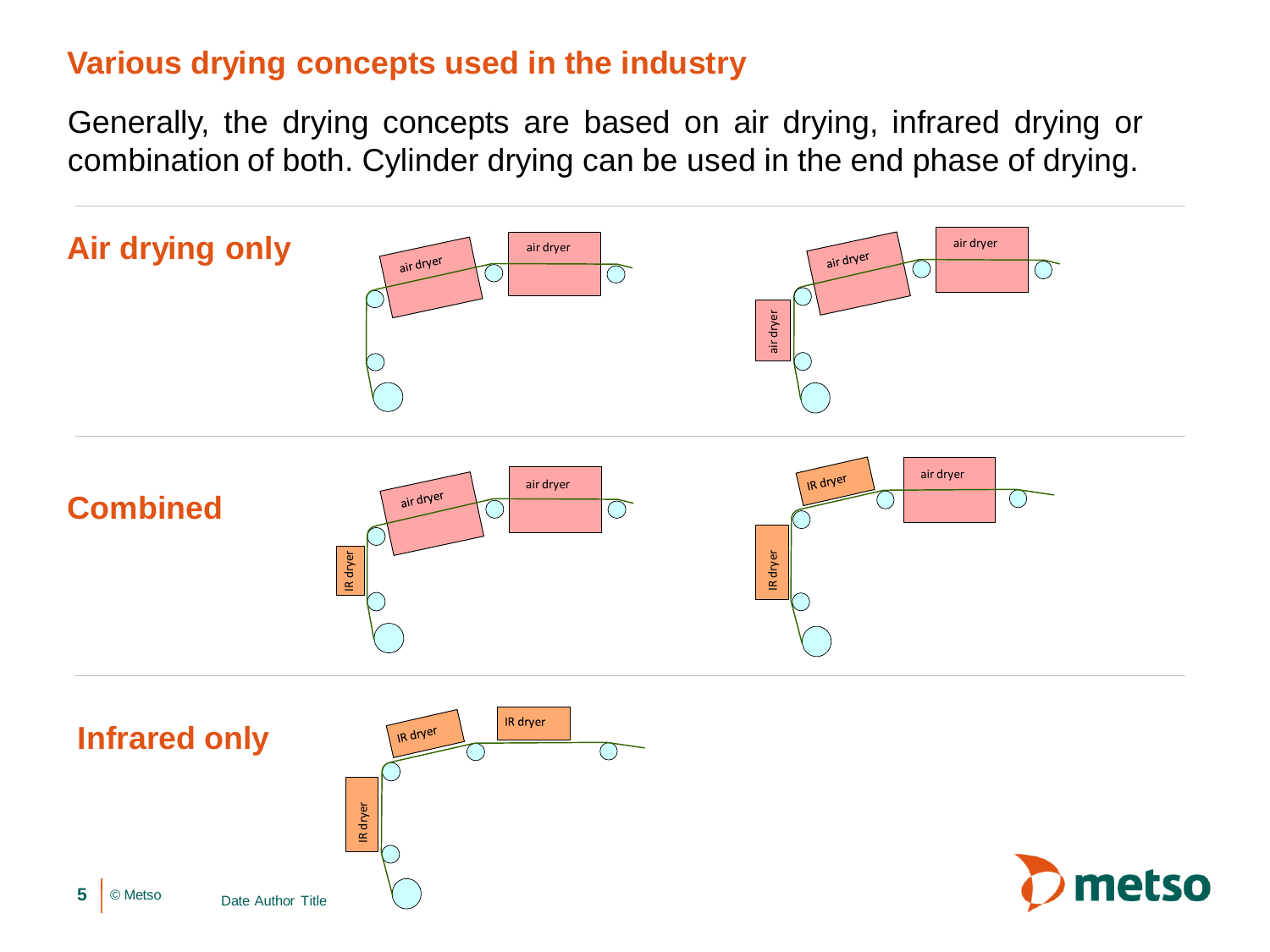## **Critical drying phase**

Coating immobilization area should be surpassed with invariable drying conditions in order to get uniform surface properties.

Due to coating thickness variations some areas dry faster and some slower.

If dryer type or drying conditions vary within the immobilization area different fractions on the coating surface undergo different kind of drying.



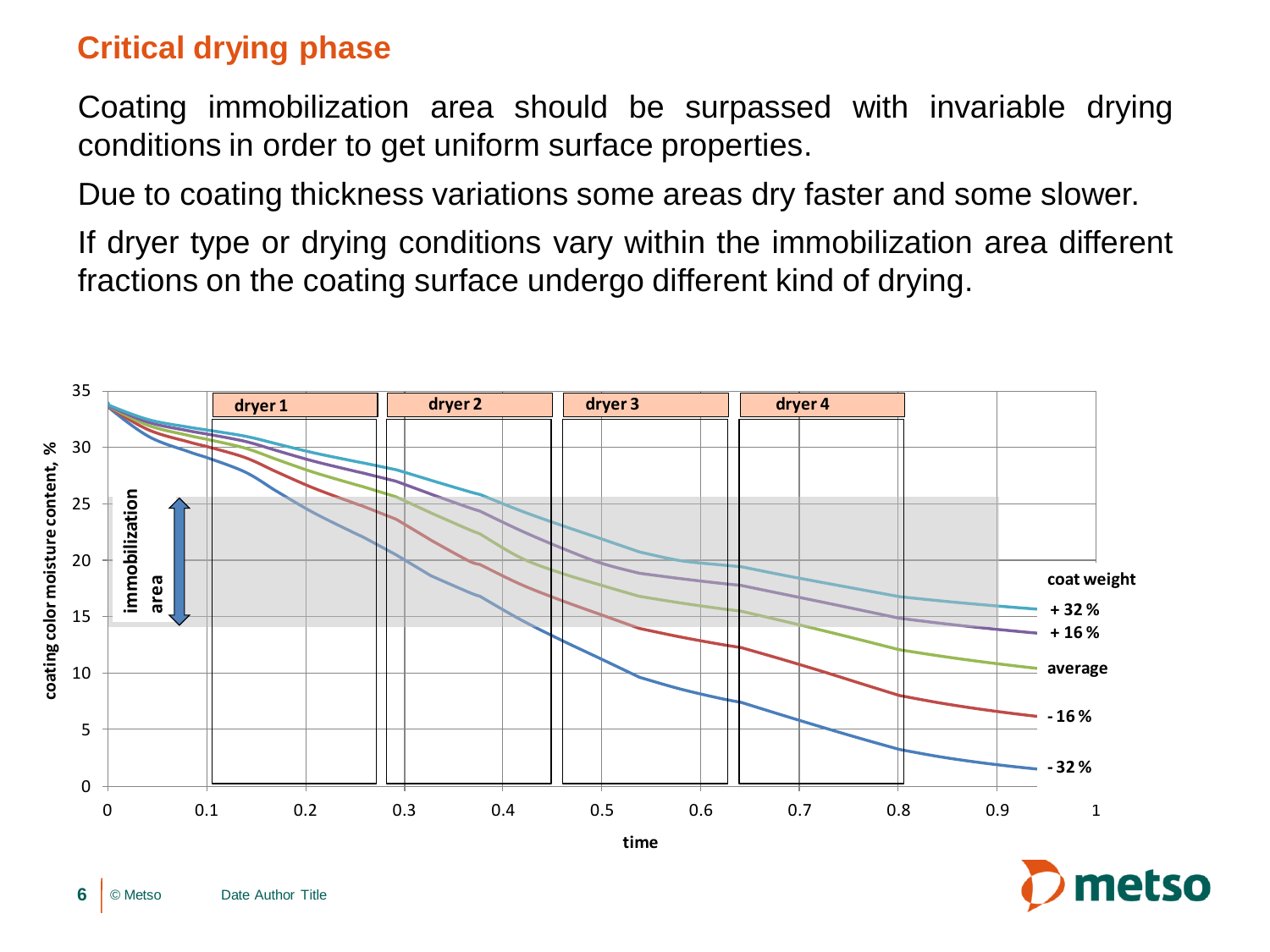# **Field study**

 $\triangleright$  Dryer operating data has been collected from various coaters producing WFC.

 $\triangleright$  General observation is that the operating window of dryer settings depend on the drying concept.

 $\triangleright$  On precoating stations dryer settings can be set more freely without affecting paper quality.

 $\triangleright$  On topcoating stations paper quality aspects often limit the operating window.

 $\triangleright$  In case of the air drying only concept, higher blowing air temperatures and velocities can be used, and they are often beneficial for paper quality.

 $\triangleright$  In case of combined infra + air dryer concepts, small amount of infrared (preheating) doesn't affect on the operating window of the succeeding air dryers.

 $\triangleright$  In case of combined infra + air dryer concepts, higher amount of infrared drying dramatically affects on the operating window of the succeeding air dryers, allowing only small drying rates to be used.

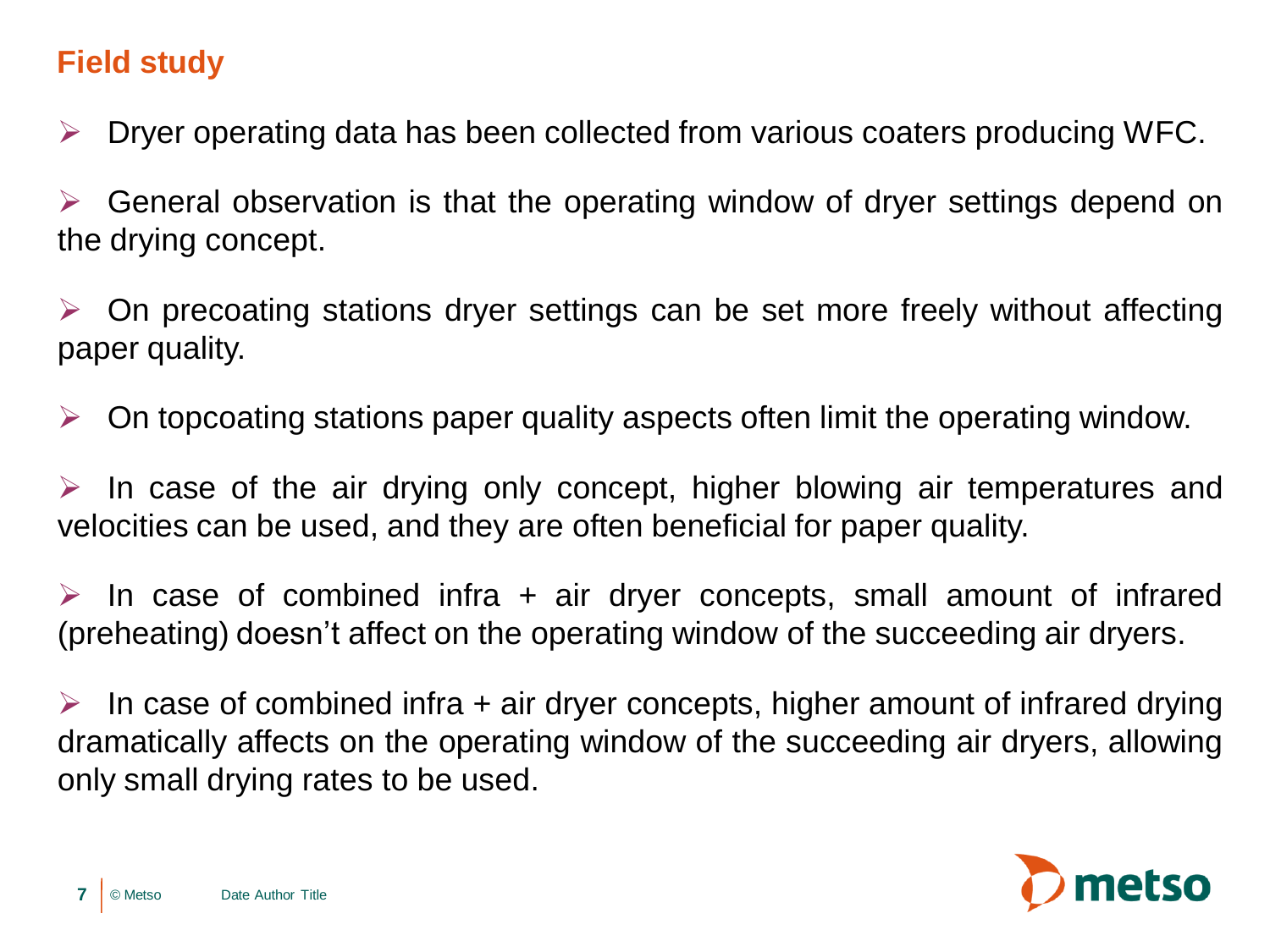## **Operating data from coating machines producing double coated WF paper**

The graphs display blowing air temperature and velocity of the 1<sup>st</sup> air dryer versus used infrared power. X-axis shows amount of used infrared power in the station /  $m^2$  coated paper ( $Q_{IR}/[U_{web} \times B_{web}]$ ). Y-axis shows conditions in the first air dryer in the coating station.



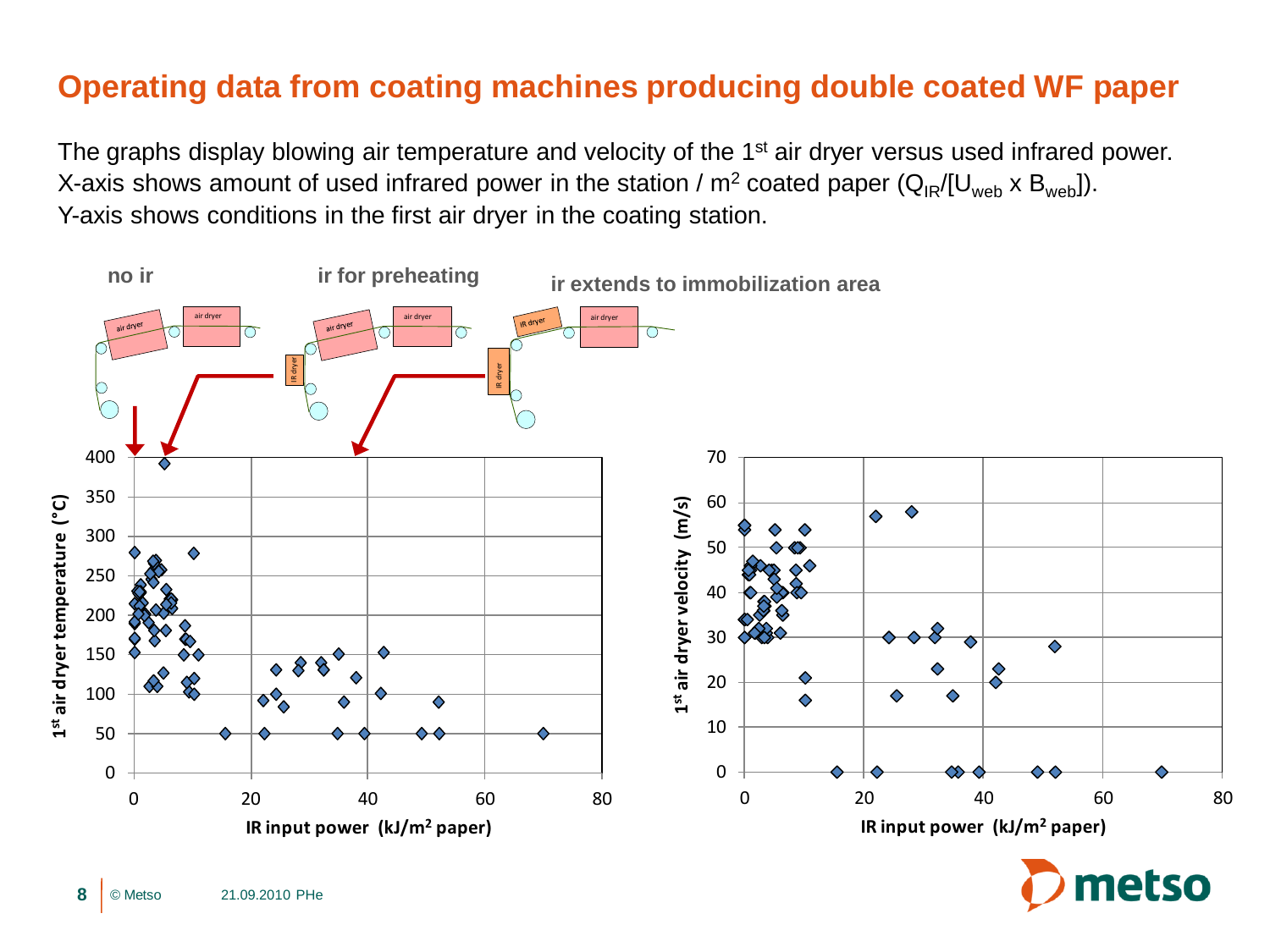### **Operating data from coating machines producing double coated WF paper**

#### The data is from the **top coating stations**.

The figures indicate that very low drying rates need to be used if drying is started with infrared and infrared drying extends to the critical area (infrared amount over 10 kJm<sup>2</sup> paper).

If drying is started with air dryers, or the infrared dryers extend only to the preheating phase (infrared amount 0 to 10 kJ/m<sup>2</sup>), it is possible to use rather high drying rates in the first air dryer.



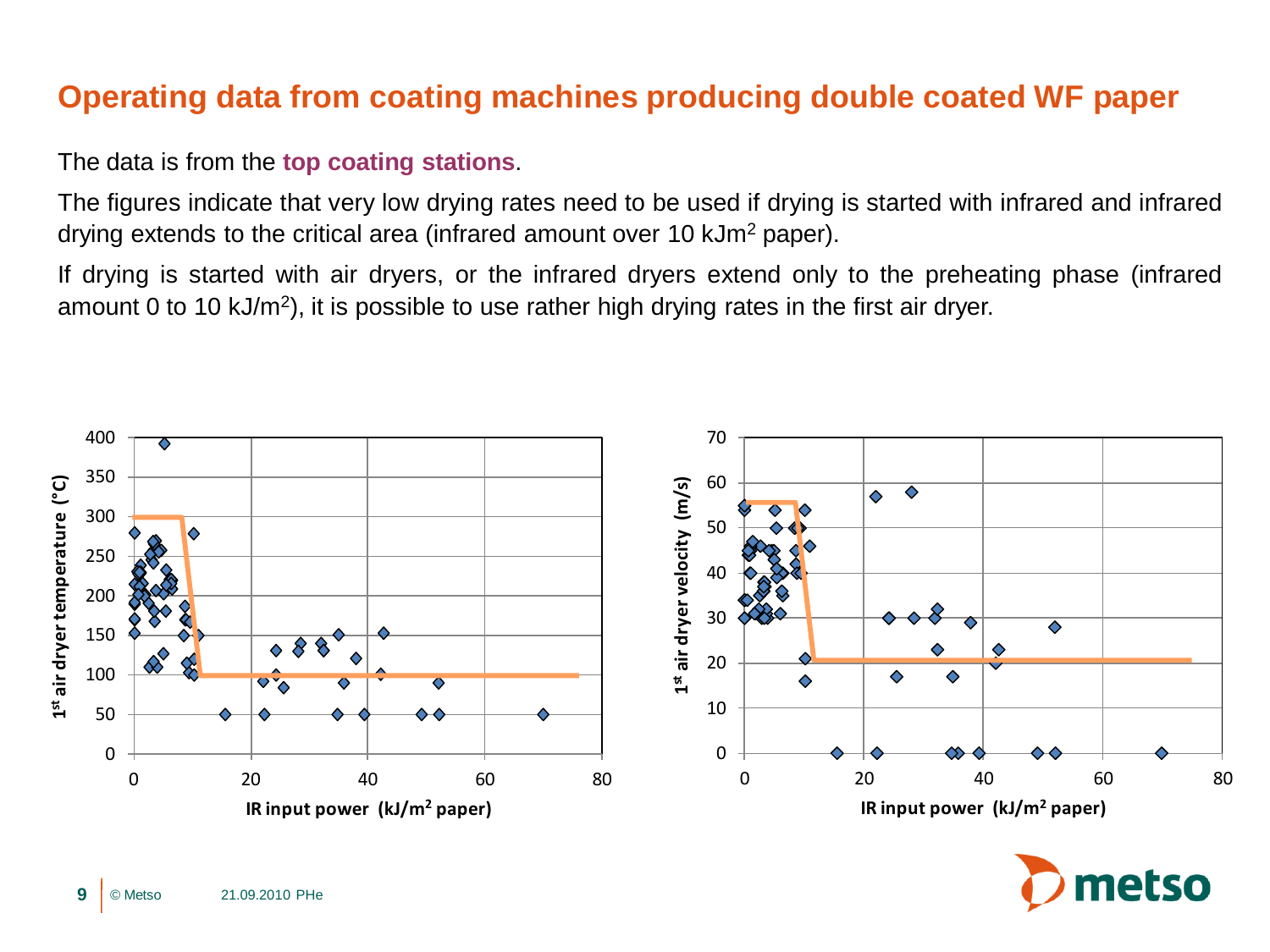## **Operating data from coating machines producing double coated WF paper**

#### The data is from the **precoating stations**.

No clear trend between amount of infrared drying and drying conditions in the first air dryer.

Up to 250 °C and 50 – 60 m/s has been used in the first air dryer regardless of amount of infrared drying.

It is quite commonly accepted among the mill personnel that drying of precoating is not very critical from viewpoint of mottling, and the dryer settings can be adjusted more freely.



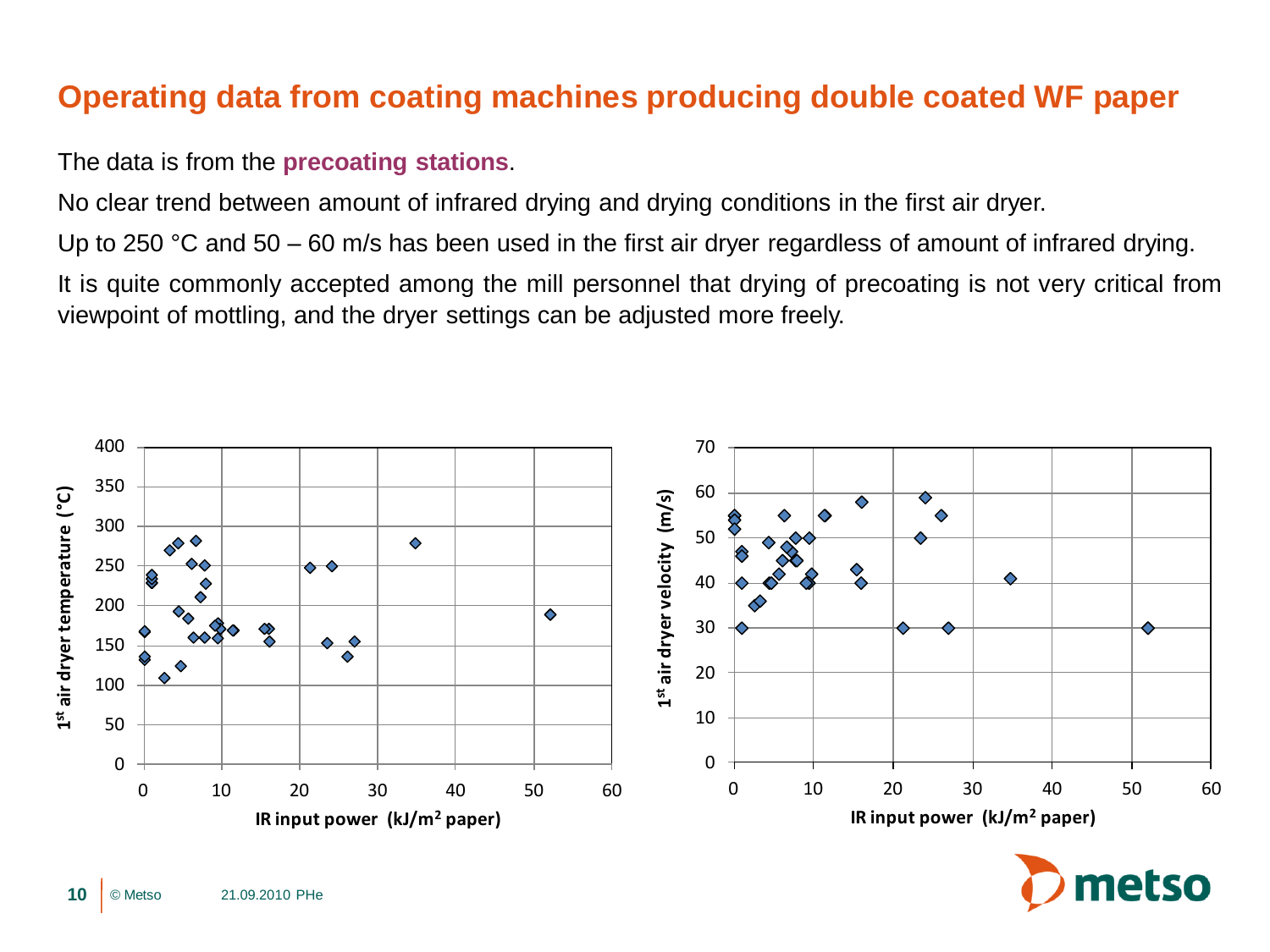## **WFC top coating, infrared concept**



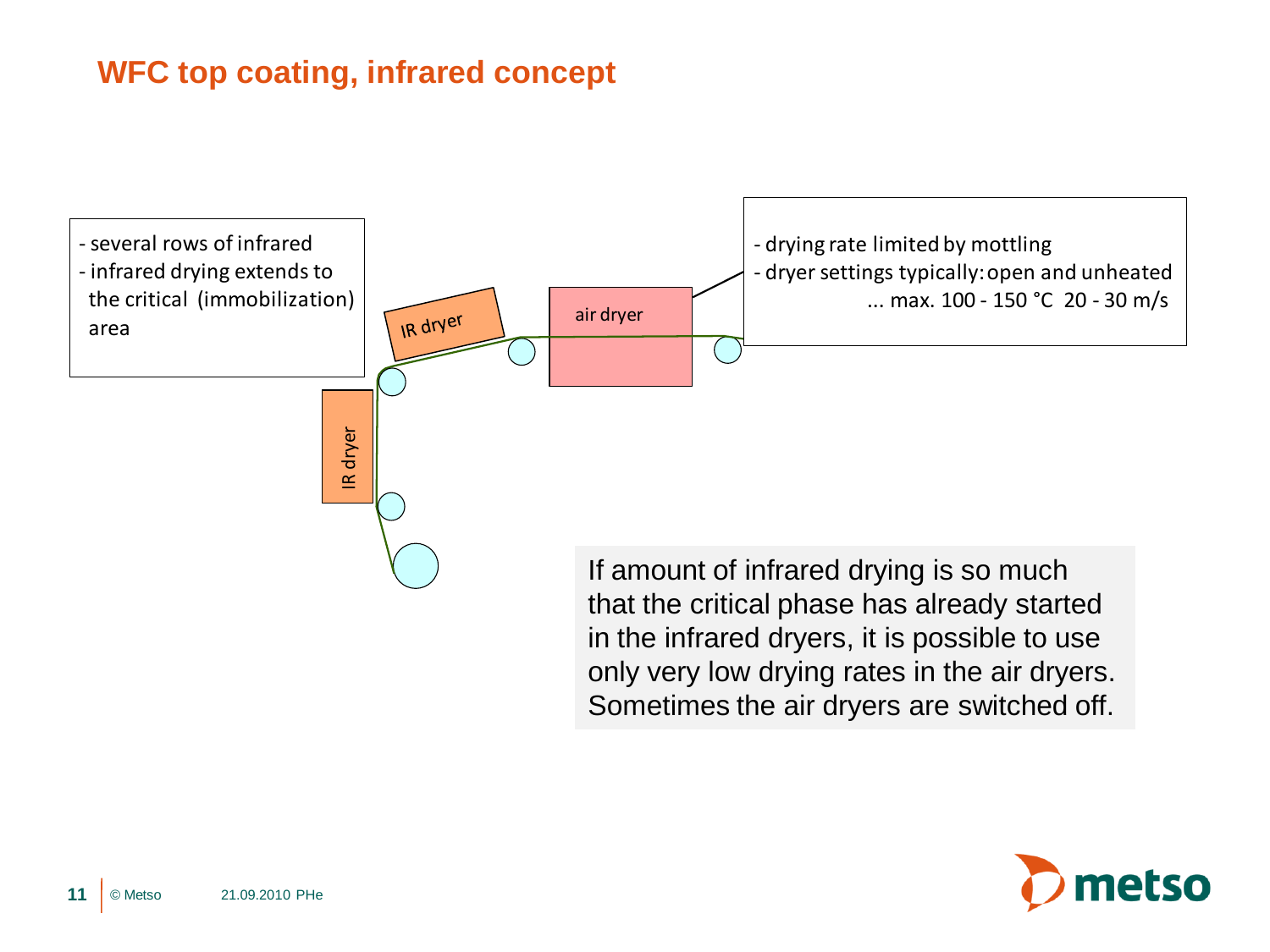## **WFC top coating, airdryer concept**

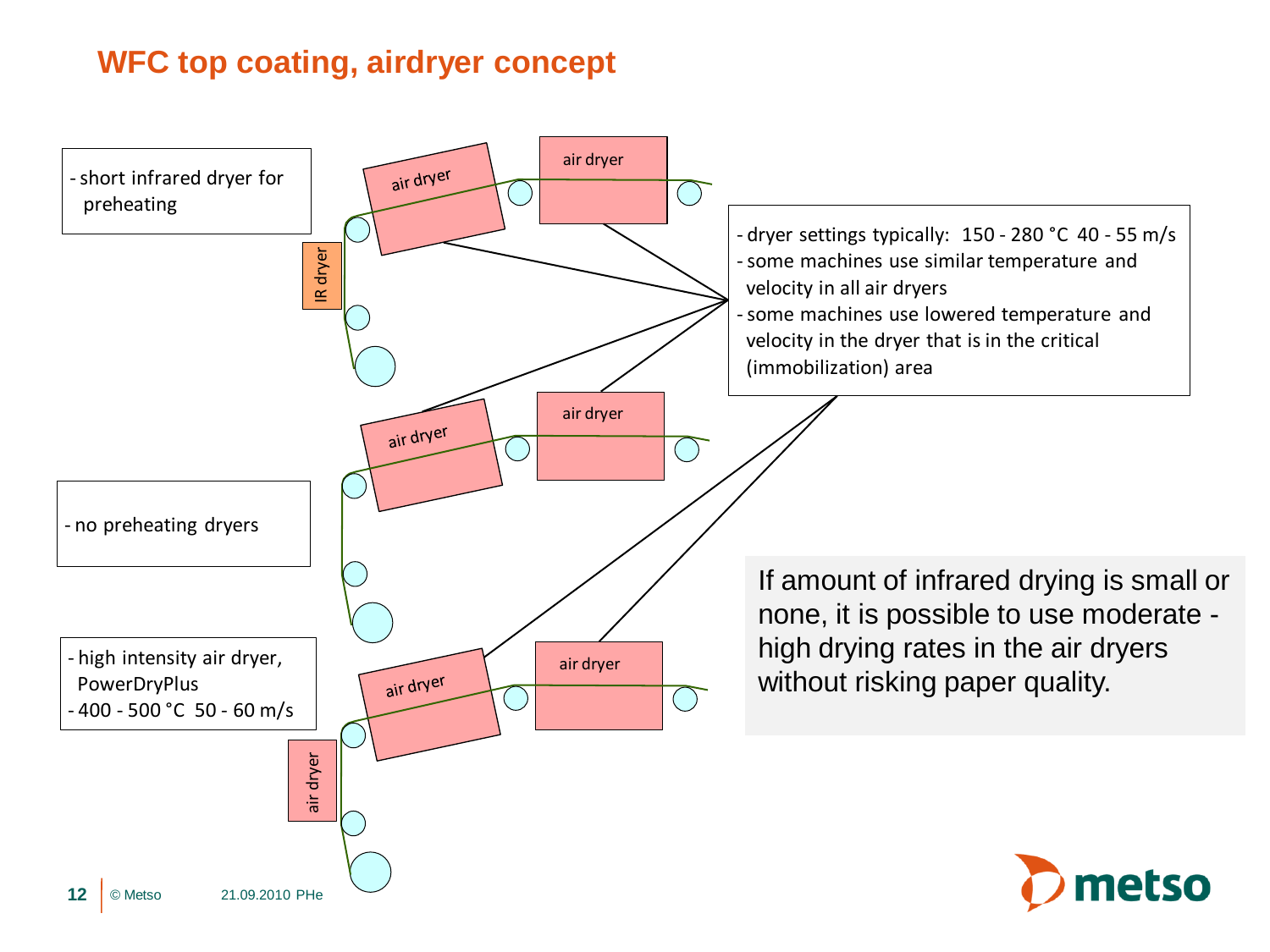# **WFC drying concept with PowerDryPlus**

High intensity drying soon after the coating application, and before the critical drying phase, has positive effect on the paper quality.

The concept is applicable both for pre- and top coating.

Starting of drying in an early phase reduces water drainage into the base sheet.

Very intensive drying conditions can be used in this position.

Due to layout reasons it is easier to install single sided dryer in this position.

In pilot coater trials with PowerDryPlus, the highest drying intensities  $(450 - 500 \degree C, 50 - 60 \degree m/s)$ have often given the best print quality.



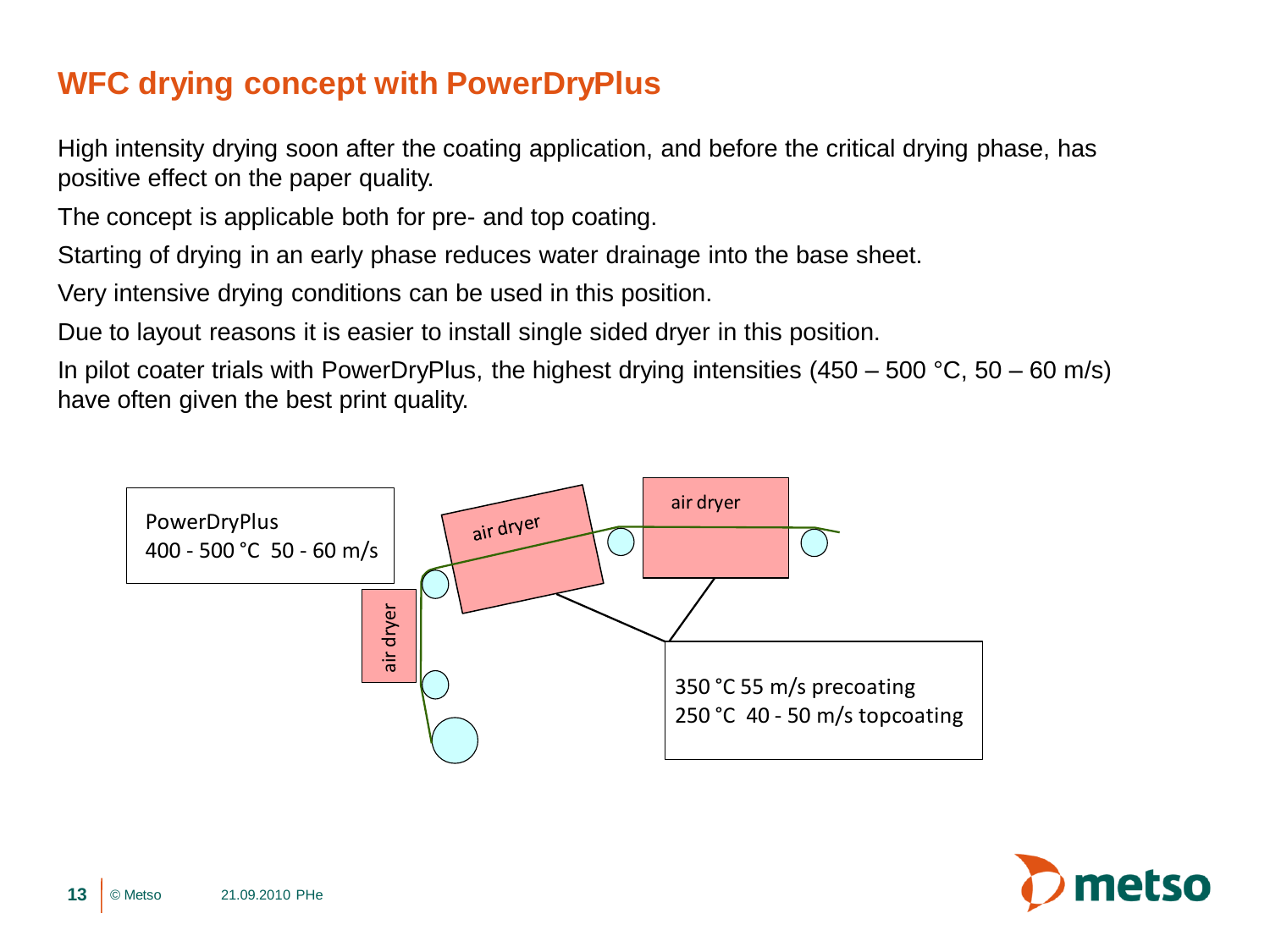#### **Case study: dryer operating data of a WFC coater**

OMC with 4 coating station speed 2000 m/min grade 131 gsm WFC coat weight 4 x 12 gsm

each coating station has

- PowerDryPlus
- two double sided air dryer



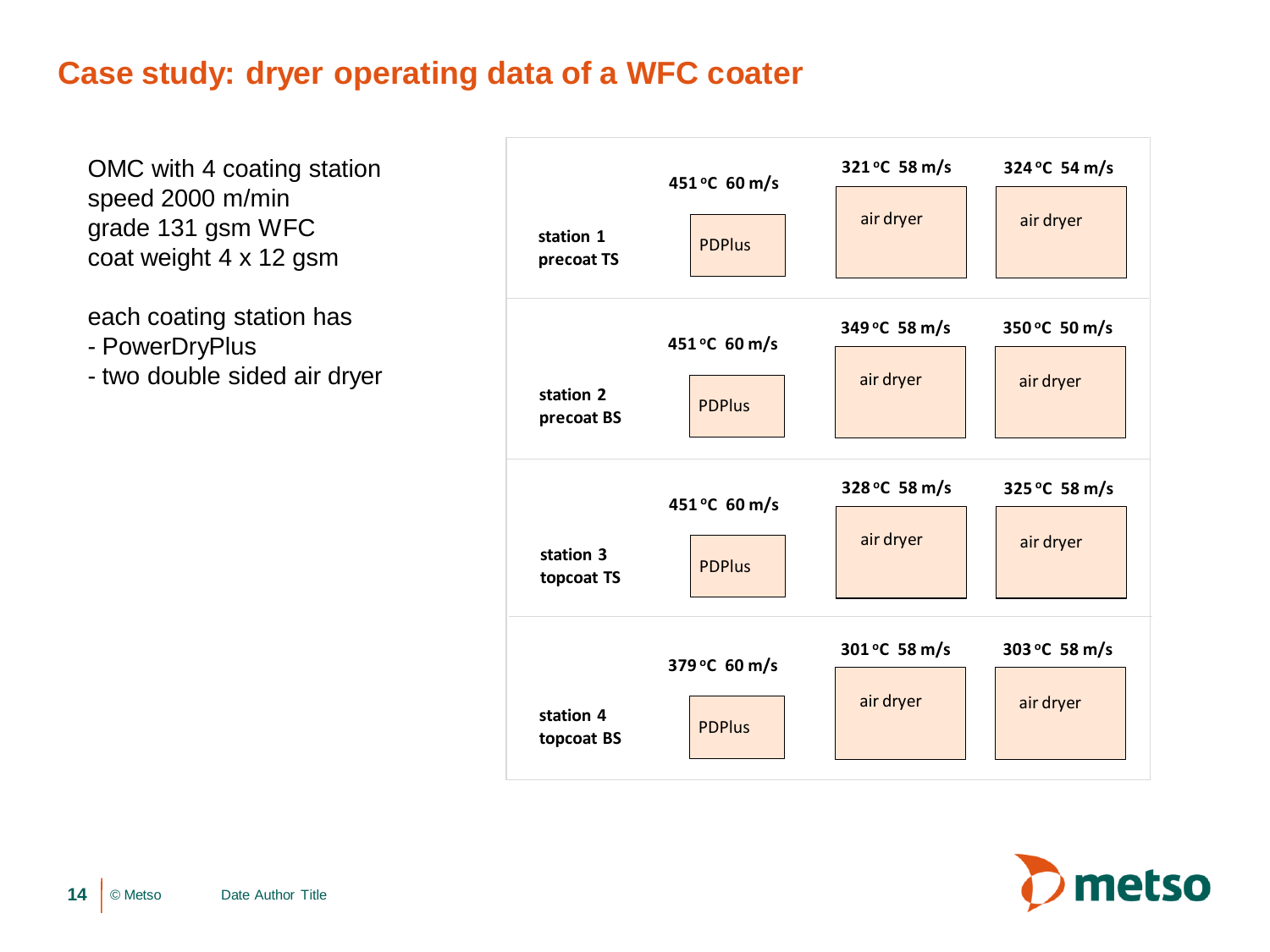### **PowerDry Plus**

#### High intensity air dryer



- One-sided air dryer
- For all paper and board grades
- For all web widths
- For new machines and rebuilds
- Utilizes PowerFloat Plus nozzle technology
- Fits well as the first dryer after the coating station
- High drying rate
- Excellent runnability
- Easy to operate







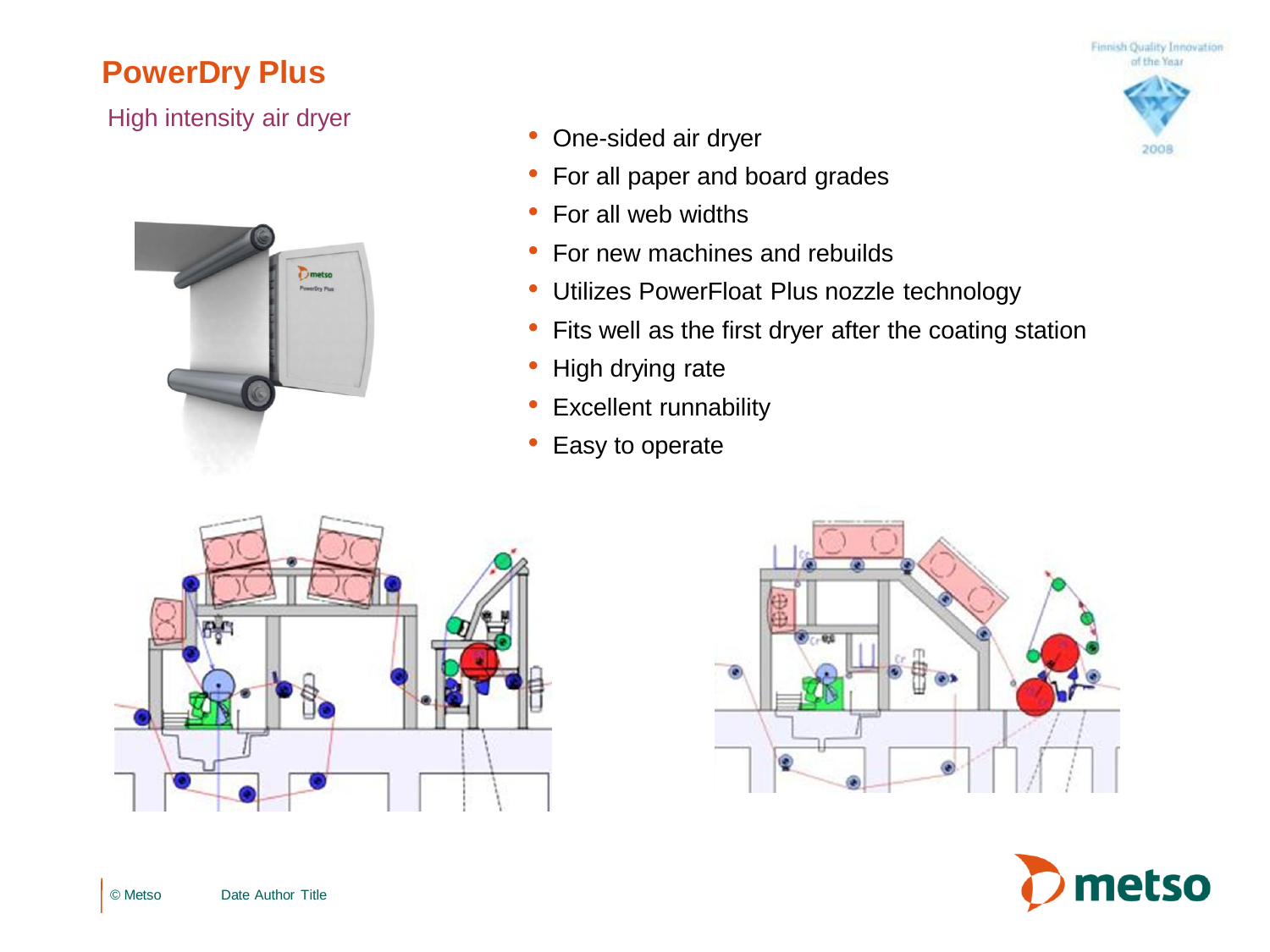## **PowerDry Plus**



#### **Experience from pilot and production machines**

High intensity air dryer soon after the coating application, and before the critical drying phase, has positive effect on the paper quality.

Starting the drying in an early phase reduces drainage of water into the base sheet.

In pilot coater trials highest drying intensities  $(450 - 550 \degree C, 50 - 100)$ 60 m/s) have often given the best quality.

#### **Energy economy**

Energy efficiency of a PowerDryPlus is typically 60 - 80 %.

 $\blacktriangleright$  Conventional gas or electric infrared dryers having 30 – 40 % energy efficiency would consume 50 – 100 % more heating energy for same drying amount.

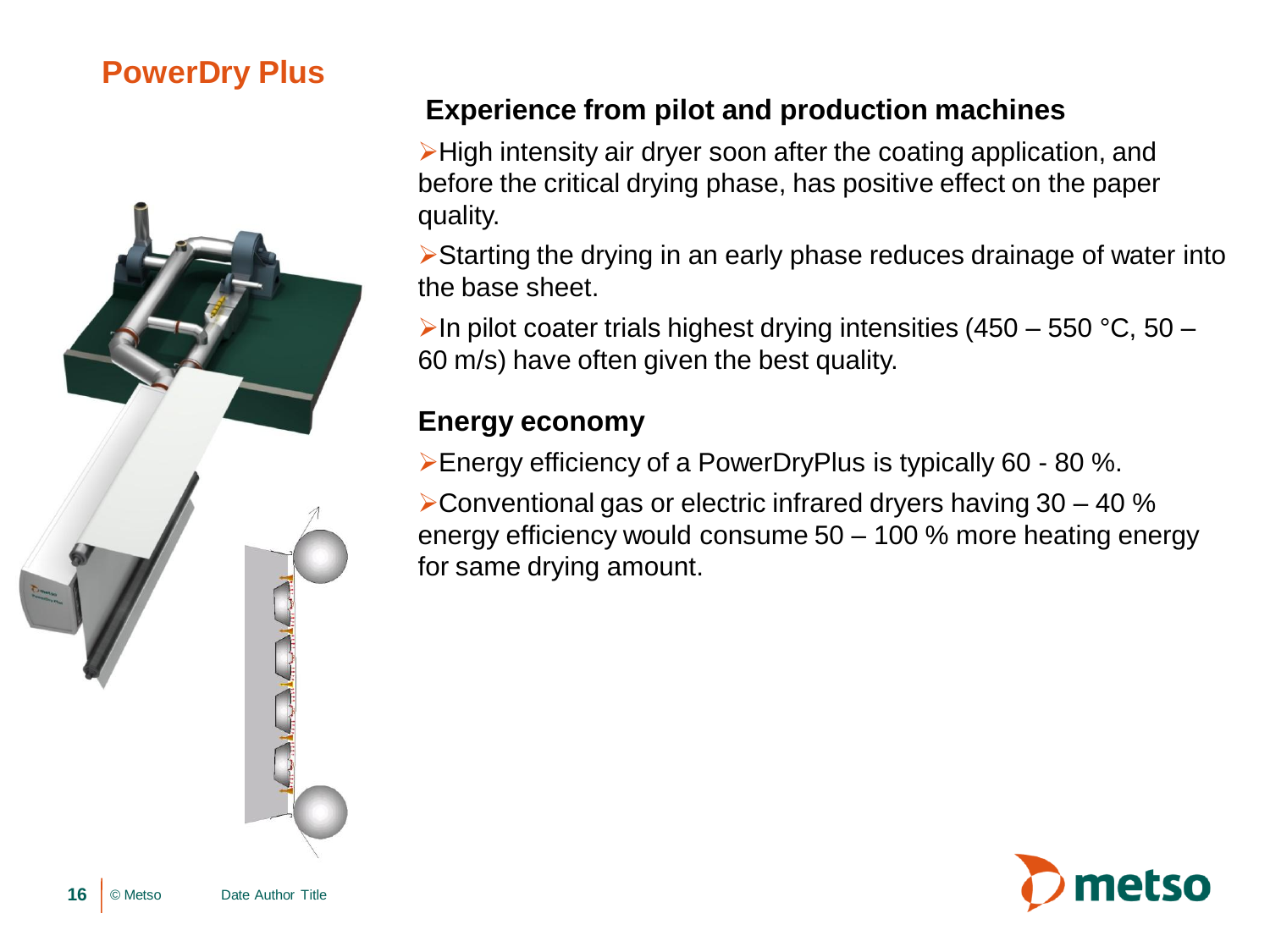#### **Utilizing PowerDry Plus exhaust air in steam heated dryers**

Cascading exhaust air into steam heated dryers. Drying energy efficiency up to 85%.